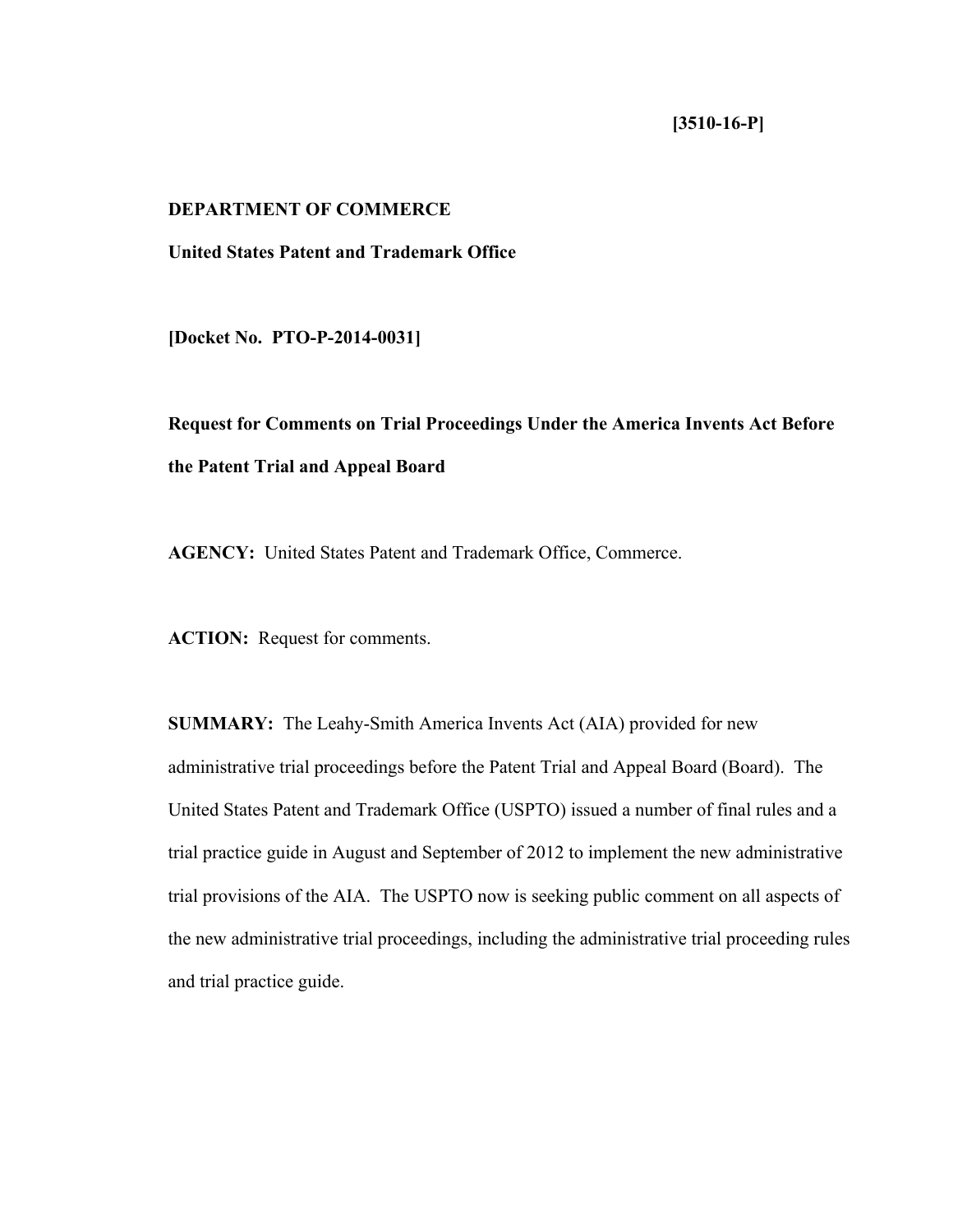**COMMENT DEADLINE DATE:** Written comments must be received on or before September 16, 2014.

**ADDRESSES:** Comments must be sent by electronic mail message over the Internet addressed to: TrialsRFC2014@uspto.gov.

Electronic comments submitted in plain text are preferred, but also may be submitted in ADOBE® portable document format or MICROSOFT WORD® format. Comments not submitted electronically should be submitted on paper in a format that facilitates convenient digital scanning into ADOBE® portable document format. The comments will be available for viewing via the USPTO's Internet Web site (http://www.uspto.gov). Because comments will be made available for public inspection, information that the submitter does not desire to make public, such as an address or phone number, should not be included in the comments.

**FOR FURTHER INFORMATION CONTACT:** Scott R. Boalick, Vice Chief Administrative Patent Judge (Acting), Patent Trial and Appeal Board, at 571-272-8138.

**SUPPLEMENTARY INFORMATION:** Sections 3, 6, and 18 of the AIA provided for the following new Board administrative trial proceedings: (1) inter partes review; (2) postgrant review; (3) covered business method patents review; and (4) derivation proceedings. Pub. L. 112–29, 125 Stat. 284 (2011). The USPTO issued a number of final rules and a trial practice guide in August and September of 2012 to implement the new administrative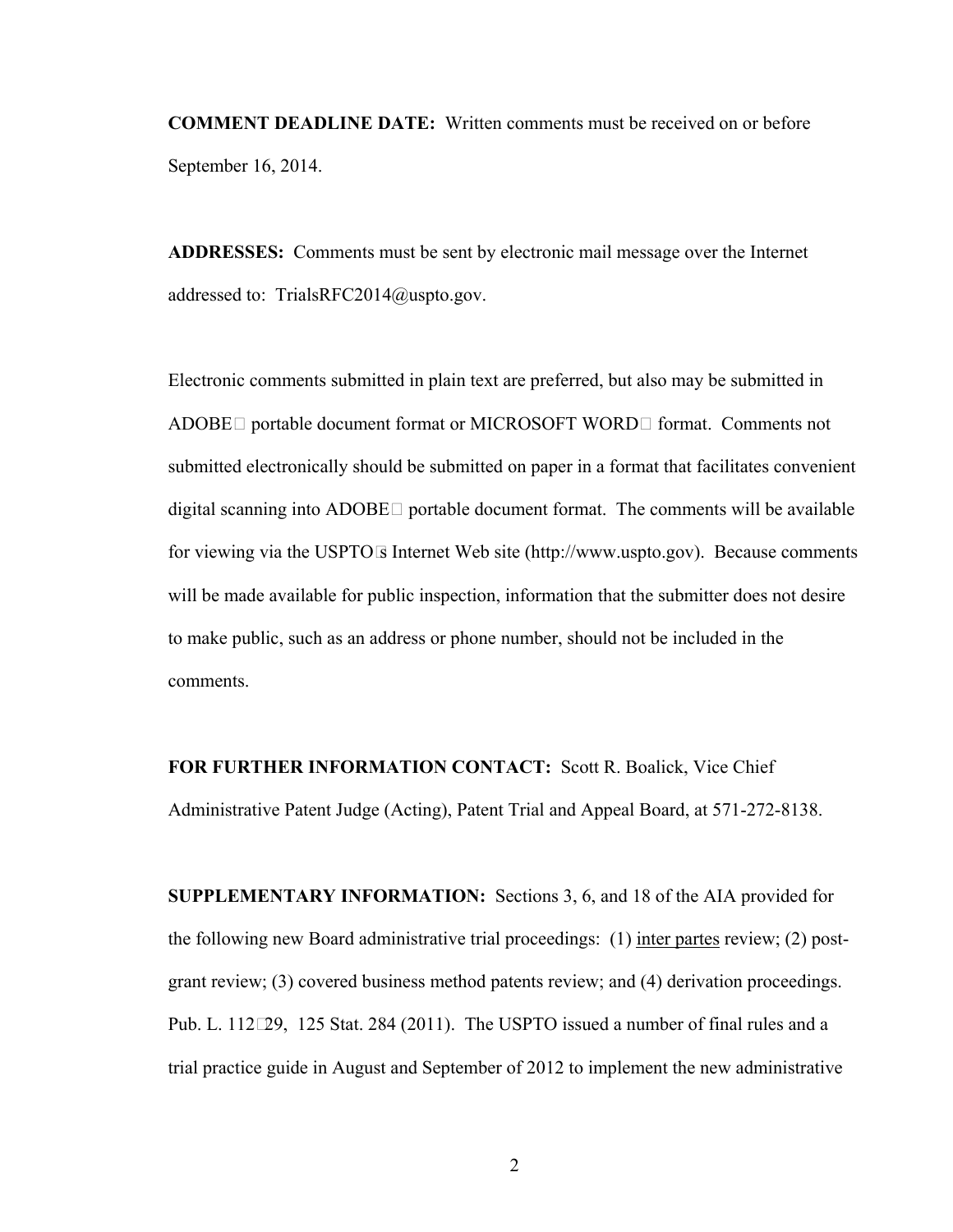trial provisions of the AIA. See Rules of Practice for Trials Before the Patent Trial and Appeal Board and Judicial Review of Patent Trial and Appeal Board Decisions*,* 77 FR 48612 (Aug. 14, 2012) (final rule); Changes to Implement Inter Partes Review Proceedings, Post-Grant Review Proceedings, and Transitional Program for Covered Business Method Patents*,*77 FR 48680 (Aug. 14, 2012) (final rule); Transitional Program for Covered Business Method Patents—Definitions of Covered Business Method Patent and Technological Invention*,* 77 FR 48734 (Aug. 14, 2012) (final rule); Changes to Implement Derivation Proceedings*,* 77 FR 56068 (Sept. 11, 2012) (final rule); and Office Patent Trial Practice Guide, 77 FR 48756 (Aug. 14, 2012).

During the rulemaking to implement the administrative trial provisions of the AIA, the USPTO held AIA roadshows in eighteen cities to engage with the public. In issuing the administrative trial proceeding rules and trial practice guide, the USPTO committed to revisiting the rules and practice guide once the Board and public had operated under the rules and practice guide for some period and had gained experience with the new administrative trial proceedings. The Board and public now have eighteen months of experience with the new administrative trial proceedings, and, therefore, the USPTO has determined that it is time to seek public input on the AIA administrative trial proceeding rules and trial practice guide in light of this experience.

The USPTO began the process of revisiting the AIA administrative trial proceeding rules and trial practice guide by engaging in a nation-wide listening tour. The USPTO conducted a series of eight roundtables in April and May of 2014, held in Alexandria, New York City,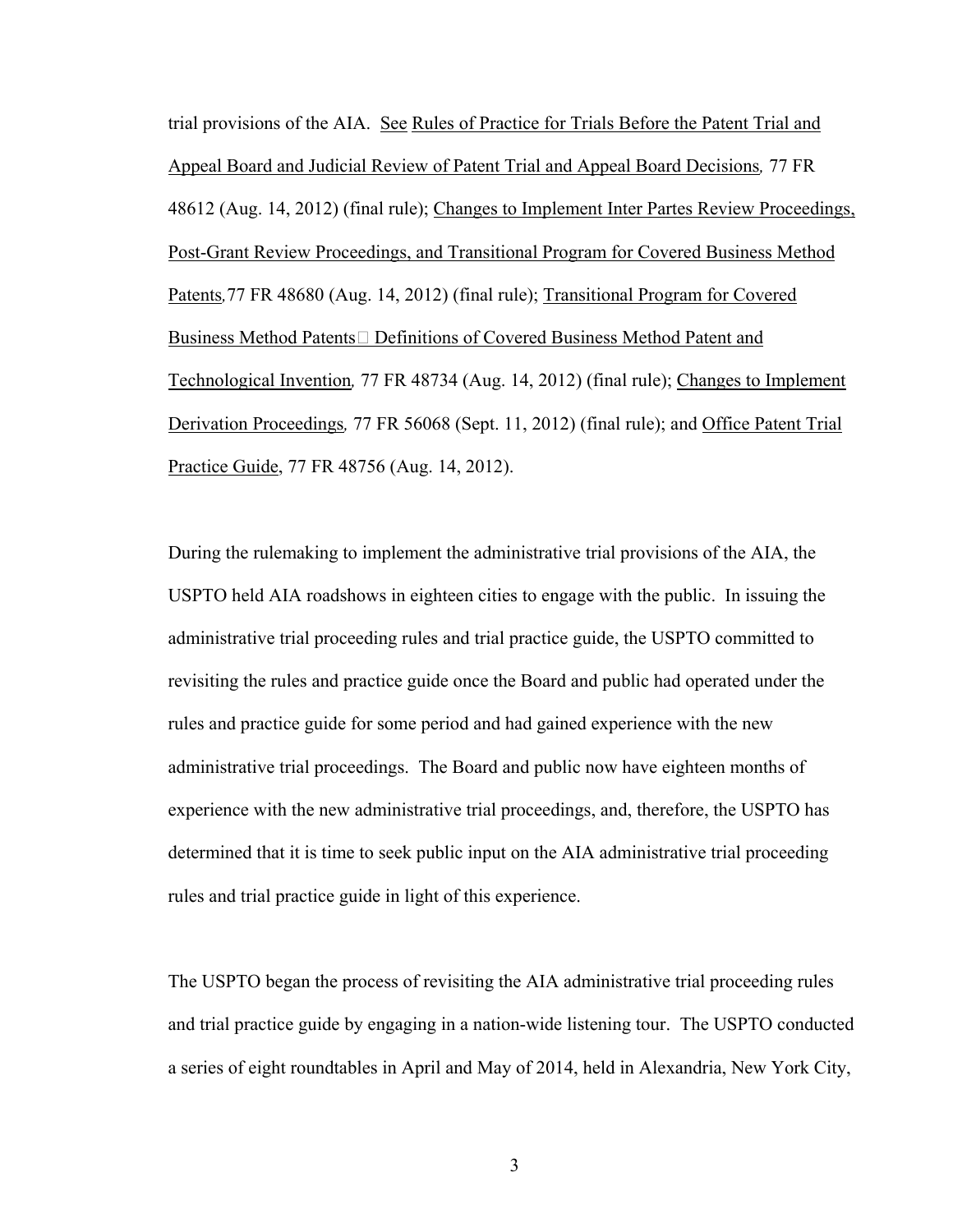Chicago, Detroit, Silicon Valley, Seattle, Dallas, and Denver, to share information concerning the AIA administrative trial proceedings with the public and obtain public feedback on these proceedings. At these roundtables, the Board provided the public with statistics concerning the administrative trial proceedings, as well as lessons learned for filing effective petitions and preliminary patent owner statements, engaging in successful discovery and amendment practice, and effectively presenting a case at oral hearing. The Board also received feedback from the public on the AIA administrative trial proceeding rules and trial practice guide, as well as on experiences in general with the AIA administrative trial proceedings. More information about the roundtables is available at http://www.uspto.gov/ip/boards/bpai/ptab\_aia\_trial\_roundtables\_2014.jsp.

More specifically, during the AIA roundtables, the USPTO received some comments of a non-rule specific nature. The Board does not anticipate these comments necessitating any changes to the current AIA trial proceeding rules, as discussed below.

At least one participant at the AIA roundtables commented that the Board's Scheduling Order should require parties to an AIA trial to engage in a settlement discussion. The current AIA trial proceeding rules do not dictate the contents of scheduling orders in AIA trials. Rather, Appendix A of the Office Patent Trial Practice Guide ("trial practice guide") provides sample scheduling orders. Further, the trial practice guide states, "There are strong public policy reasons to favor settlement between the parties to a proceeding. The Board will be available to facilitate settlement discussions, and where appropriate, may require a settlement discussion as part of the proceeding." Trial practice guide, section N. Generally,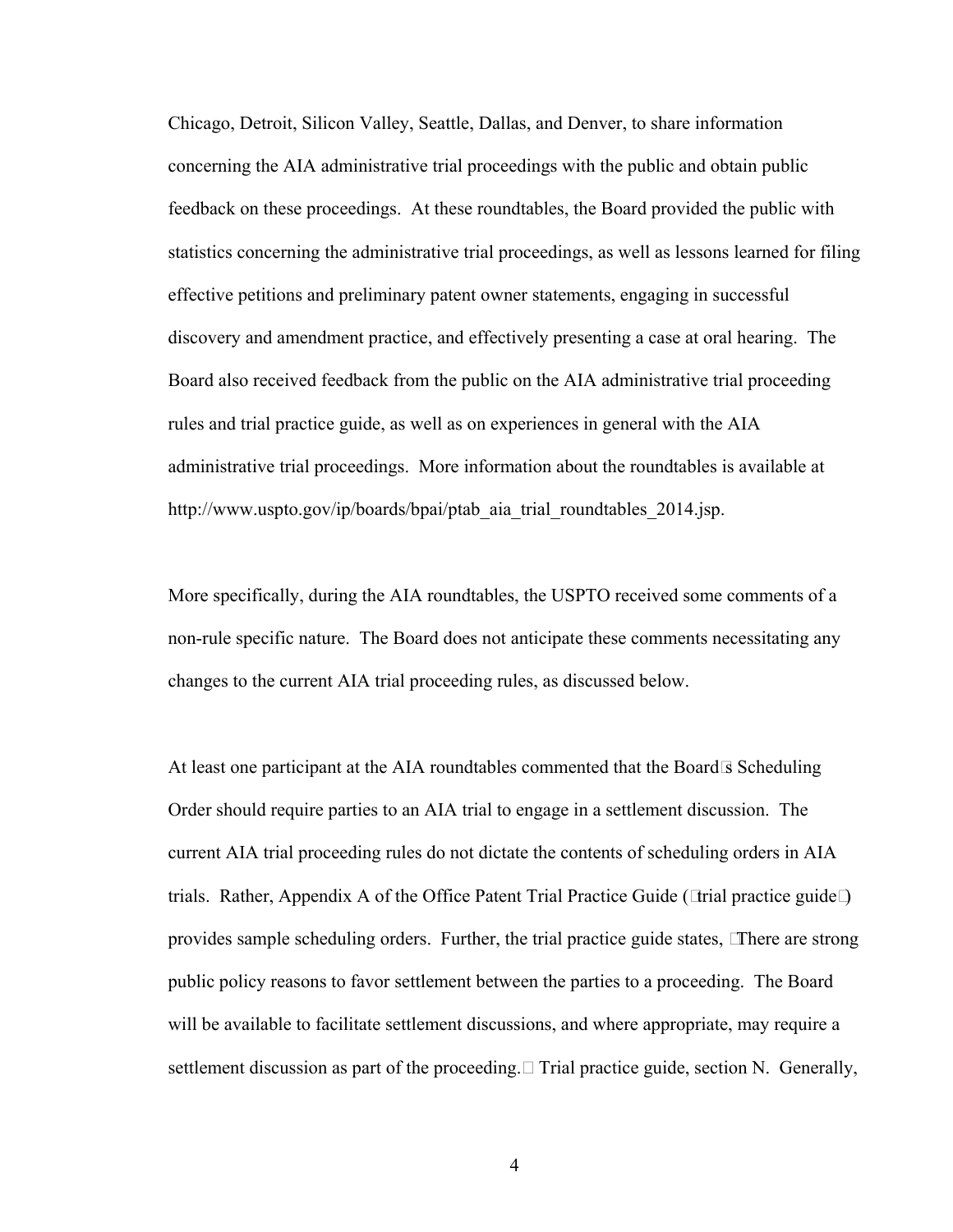the Board strongly encourages the parties to engage in settlement discussions. Should the Board move forward with changes to the AIA trial proceeding rules, the Board will consider whether to amend Appendix A of the trial practice guide to provide an example order in which the parties are required to engage in a settlement discussion by a specified date. The exact content of any scheduling order will remain within the discretion of the judge(s) issuing the order.

At least one participant at the AIA roundtables commented that a notice of appeal from a Board decision rendered in an AIA trial should be required to be served on the Solicitor. The USPTO has experienced problems in the past with parties who seek an appeal from a Board decision in an AIA trial failing to comply with the notice and service requirements of 37 CFR 90.2. Section 90.2 requires, in pertinent part, "In all appeals, the notice of appeal required by 35 U.S.C. 142 must be filed with the Director of the United States Patent and Trademark Office as provided in § 104.2 of this title," and that the notice must include a description of the issues expected to be pursued on appeal. Section 104.2 provides that such notice should be sent to the Office of the General Counsel, of which the Solicitor's Office is a part. Thus, the current Office rules governing service of a notice of appeal already provide for service on the Solicitor. Importantly, notice to the Office of the General Counsel of an appeal taken from a Board decision provides the Solicitor with an opportunity to intervene in the appeal on behalf of the USPTO. Failure to notify the USPTO properly of the filing of a notice of appeal may result in the Solicitor belatedly seeking to intervene in the appeal once the USPTO becomes aware of the appeal through other means. Due to past failures of parties to comply with this rule, the Board typically adds a reminder at the end of final,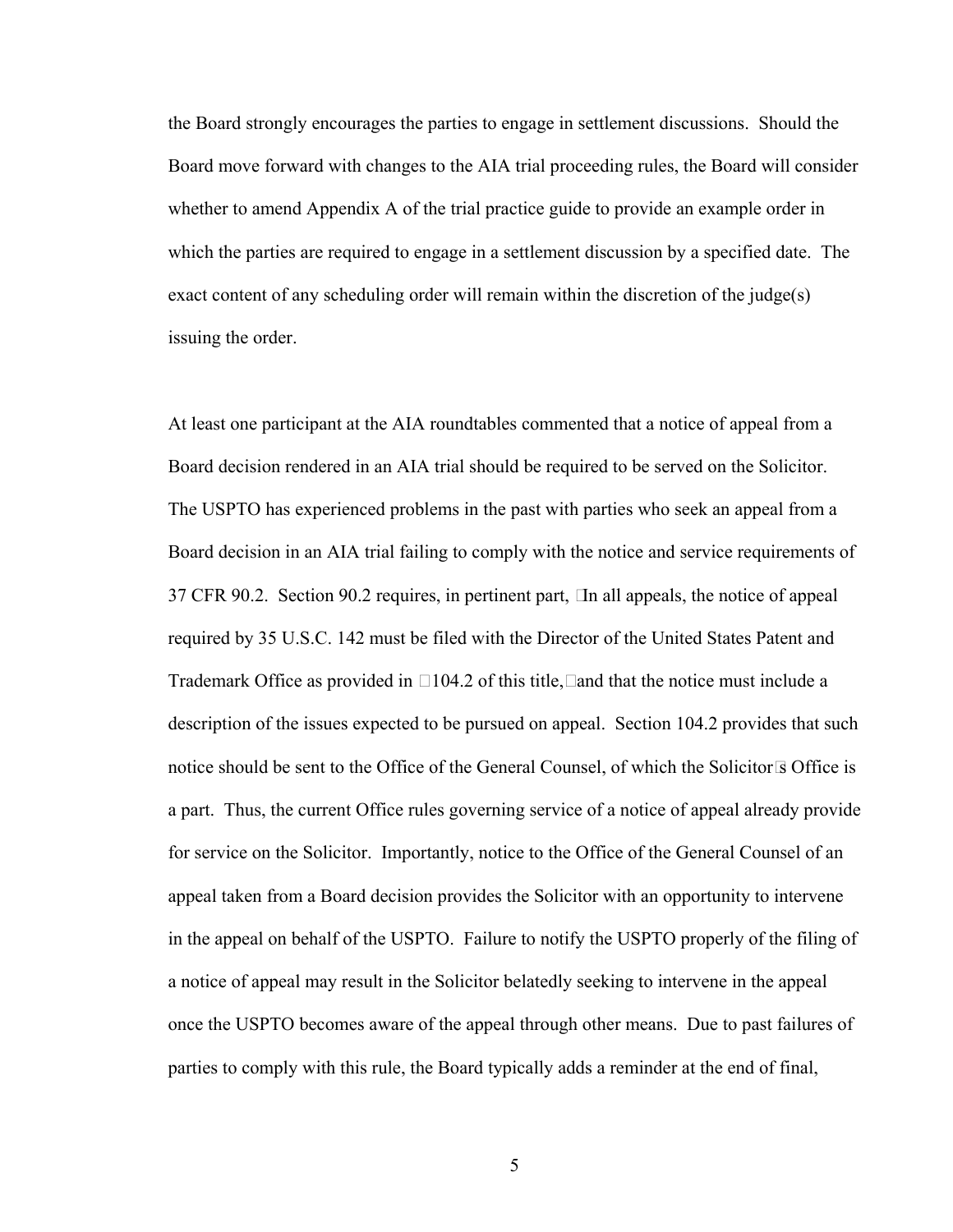appealable Board decisions that the parties must comply with the notice and service requirements of § 90.2, should they seek judicial review of the decision.

At least one participant at the AIA roundtables commented that the Board should not continue a trial if the parties settle the matter because continuation of the trial is unfair to the parties. The statute provides for settlement of inter partes review, post-grant review, and covered business method patents review proceedings. 35 U.S.C. 317, 327, and section 18(a)(1) of the AIA. The statute also provides that after termination of such a proceeding with respect to a petitioner, if no petitioner remains in the proceeding, "the Office may terminate the review or proceed to a final written decision." In keeping with the statute, 37 CFR 42.74(a) provides that, while the parties may agree to settle any issue in a proceeding, the Board is not a party to the settlement and independently may determine any question of jurisdiction, patentability, or Office practice. In issuing this final rule, the USPTO responded to comments on this matter explaining that the statutory language for <u>inter partes</u> and post-grant reviews confers discretion to the Board to terminate or proceed to a final written decision based on the facts in a particular review. 77 FR at 48469. The determination by the Board to proceed to a final written decision is made taking into account public policy considerations. In particular, if the parties settle the matter late in the proceeding after the Board has reached a determination of unpatentability as to one or more claims of the patent under review, the Board, in its discretion, may determine that proceeding to a final written decision is in the best interests of the public. Parties seeking to avoid having a proceeding reach final written decision after settlement are encouraged to settle the issues in the proceeding well in advance of the oral hearing.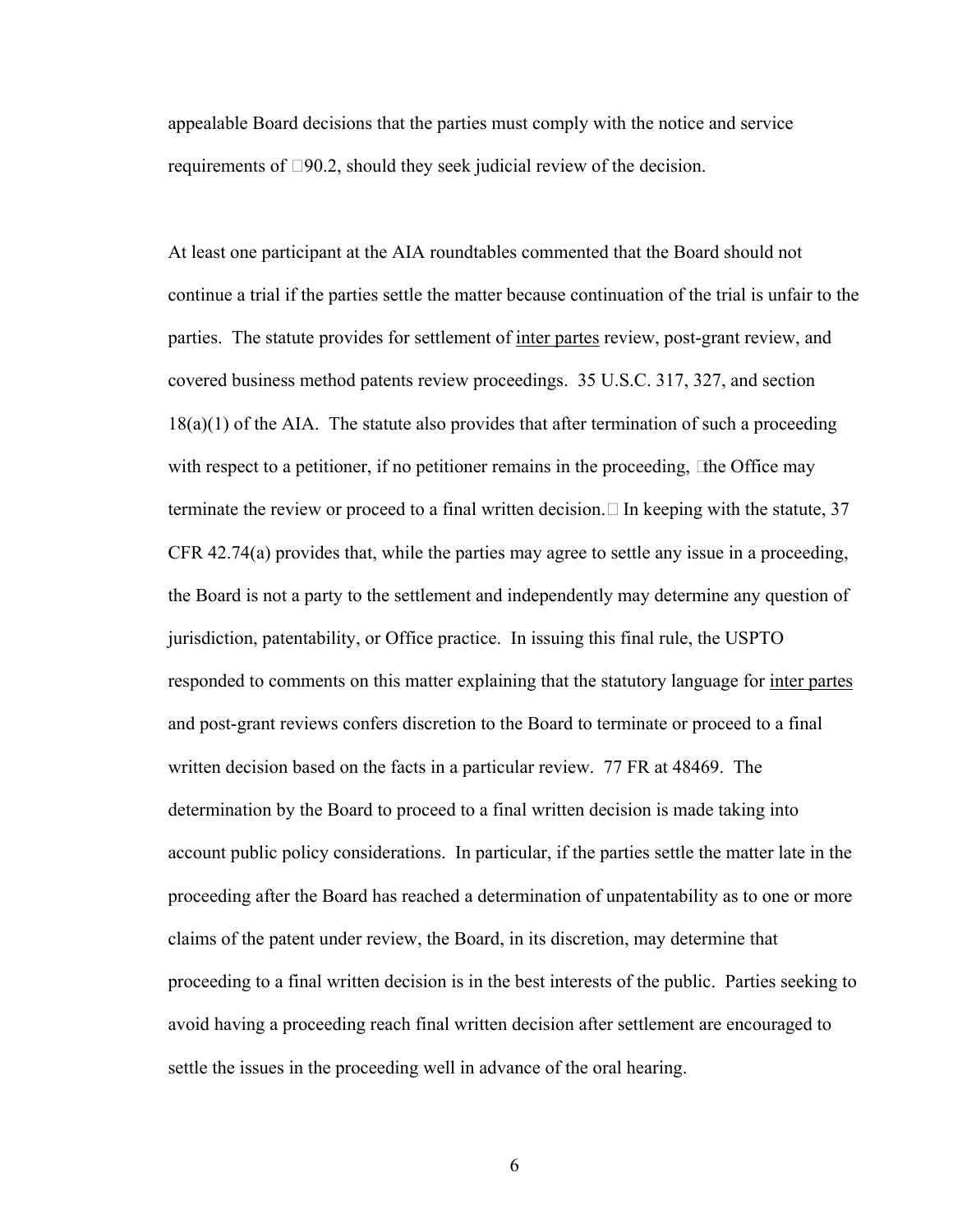At least one participant at the AIA roundtables asked for the USPTO's interpretation of the estoppel effect of a Board decision on civil actions and other proceedings. See 35 U.S.C.  $315(e)(2)$  and  $325(e)(2)$ . The scope or interpretation of the estoppel provisions of the statute as they pertain to civil actions and other proceedings outside the Office is not a matter for comment by the USPTO. Rather, the federal courts are best positioned to interpret the statutory estoppel language as it applies to civil actions and other proceedings outside the USPTO in the context of the particular facts in a given case.

At least one participant at the AIA roundtables commented that the Board should issue more precedential and informative AIA trial decisions to provide guidance for practitioners. The Board has posted representative decisions from AIA trials on its Web page. The Board is in the process of vetting additional AIA trial decisions for potential designation as precedential and informative. Additional precedential and informative AIA trial decisions will be posted to the Board's Web page as these designations are made. The Board's Standard Operating Procedure 2, which concerns publication of opinions and designation of opinions as precedential, provides that an appellant, patentee, petitioner, or a third party member of the public may, within 60 days of issuance of an opinion, request in writing that an opinion be made precedential by forwarding the request, along with accompanying reasons, to the Chief Judge. SOP2, § II.C. The Board encourages members of the public to notify the Chief Judge if members of the public deem an opinion rendered by the Board in an AIA trial suitable for designation as precedential.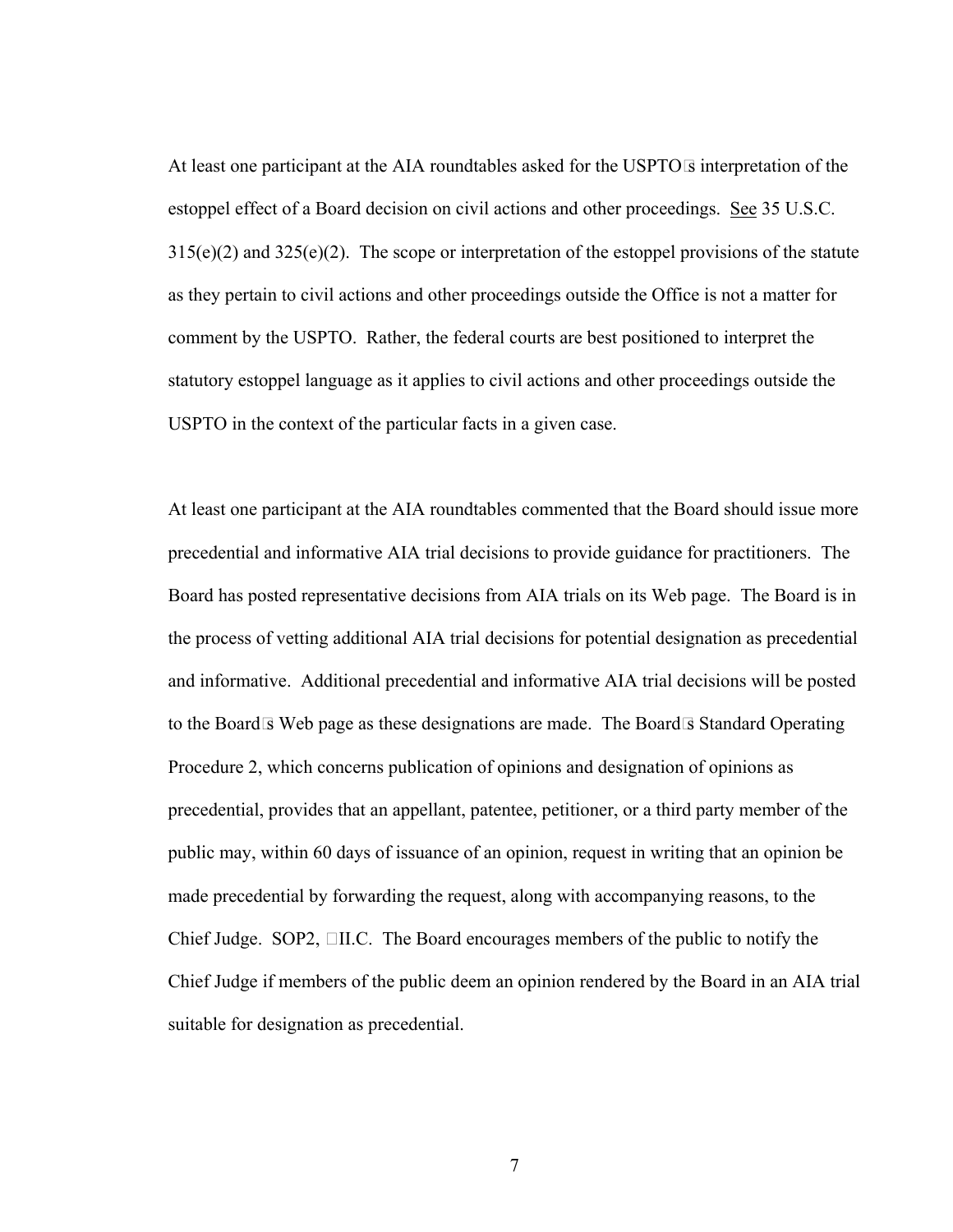At least one participant at the AIA roundtables commented that the Board should make audio files or transcripts of oral arguments in AIA trials available to the public. The Board currently employs court reporters at all AIA trial hearings to create a written transcript of each hearing. These transcripts are made available to the public through the Patent Review Processing System (PRPS), which is accessible via the Board's Web page.

At least one participant at the AIA roundtables commented that the Board should enhance PRPS to permit non-parties to register to receive notices of decisions in a case. Another participant at the AIA roundtables commented that the Board should enhance PRPS to provide for better searchability of AIA trial decisions. The Board is currently in the process of developing a new PTAB End-to-End information technology system ("PTAB E2E") that, once fully deployed, will provide additional features to the public portion of the system. The Board will bear in mind the input received at the AIA roundtables in developing requirements for PTAB E2E. In the meantime, interim solutions are being explored to make AIA trial decisions more easily accessible and searchable on the PTAB Web page.

At least one participant at the AIA roundtables commented that the Board should offer more statistics about AIA trial proceedings, including showing the outcome of final written decisions by the technology center that issued the patent and correlating the number of preliminary patent owner responses with decisions to institute trial. PRPS has certain limitations in its structure that do not allow for easy extraction of data in an automated fashion. These limitations make it particularly difficult and time consuming for the Board to present statistics on AIA trials. Currently, the Board calculates AIA trial statistics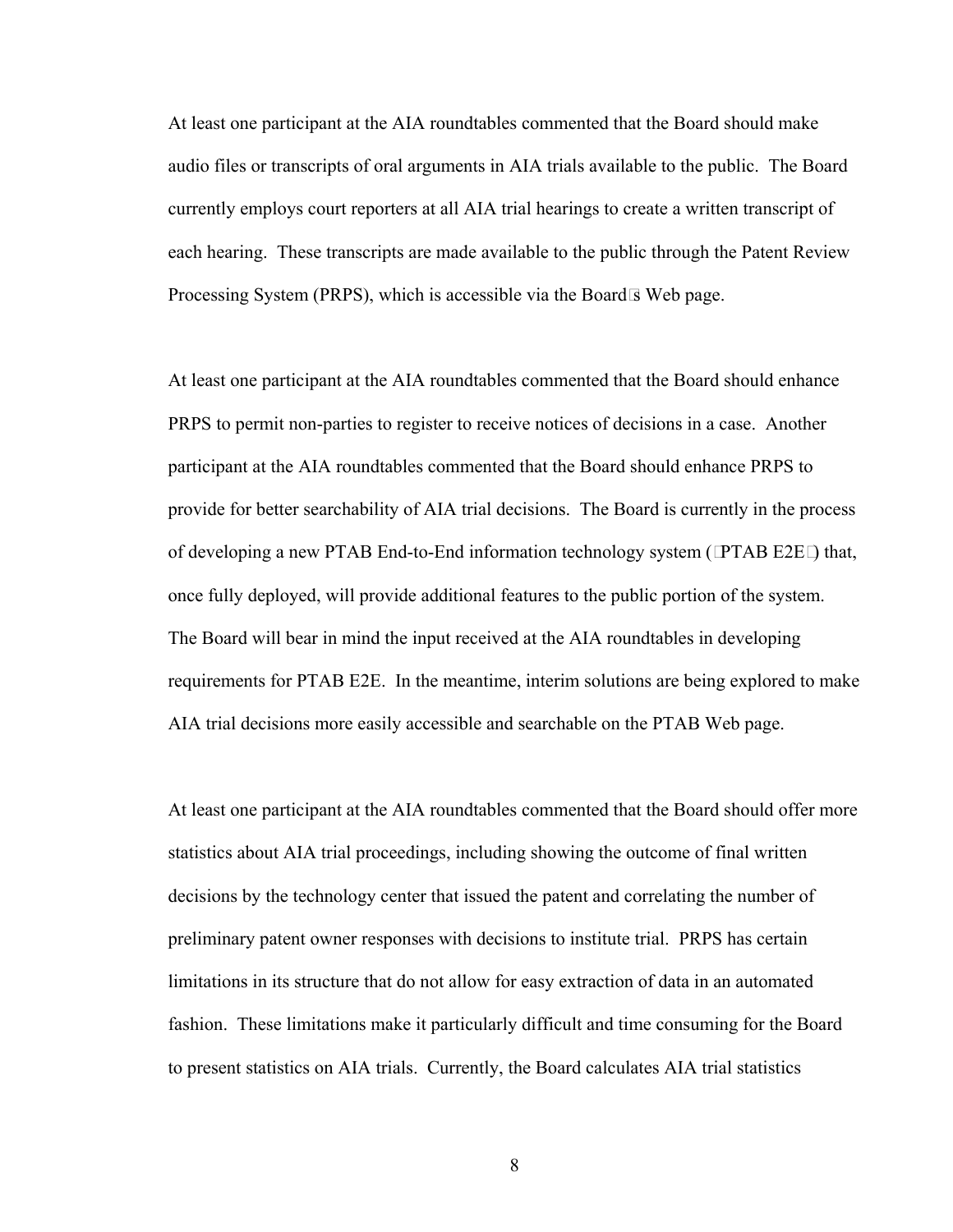through manual data collection means. With the number of AIA filings and the number of active AIA trials on the rise, the Board is finding the collection of such data to be even more difficult and time consuming. As requirements are developed for PTAB E2E, data extraction and analysis will be kept in mind so that the next generation PTAB IT system will allow provision of more statistical data about AIA trials. In the meantime, the Board is working to enhance AIA trial statistics published regularly on the Board's Web page.

As discussed previously, the USPTO is seeking public comment on all aspects of the new administrative trial proceedings, including the administrative trial proceeding rules and trial practice guide. The following are issues on which the USPTO is especially interested in receiving public comment, as these issues were most frequently raised during the roundtables:

#### Claim Construction Standard:

1. Under what circumstances, if any, should the Board decline to construe a claim in an unexpired patent in accordance with its broadest reasonable construction in light of the specification of the patent in which it appears?

#### Motion to Amend:

2. What modifications, if any, should be made to the Board's practice regarding motions to amend?

#### Patent Owner Preliminary Response: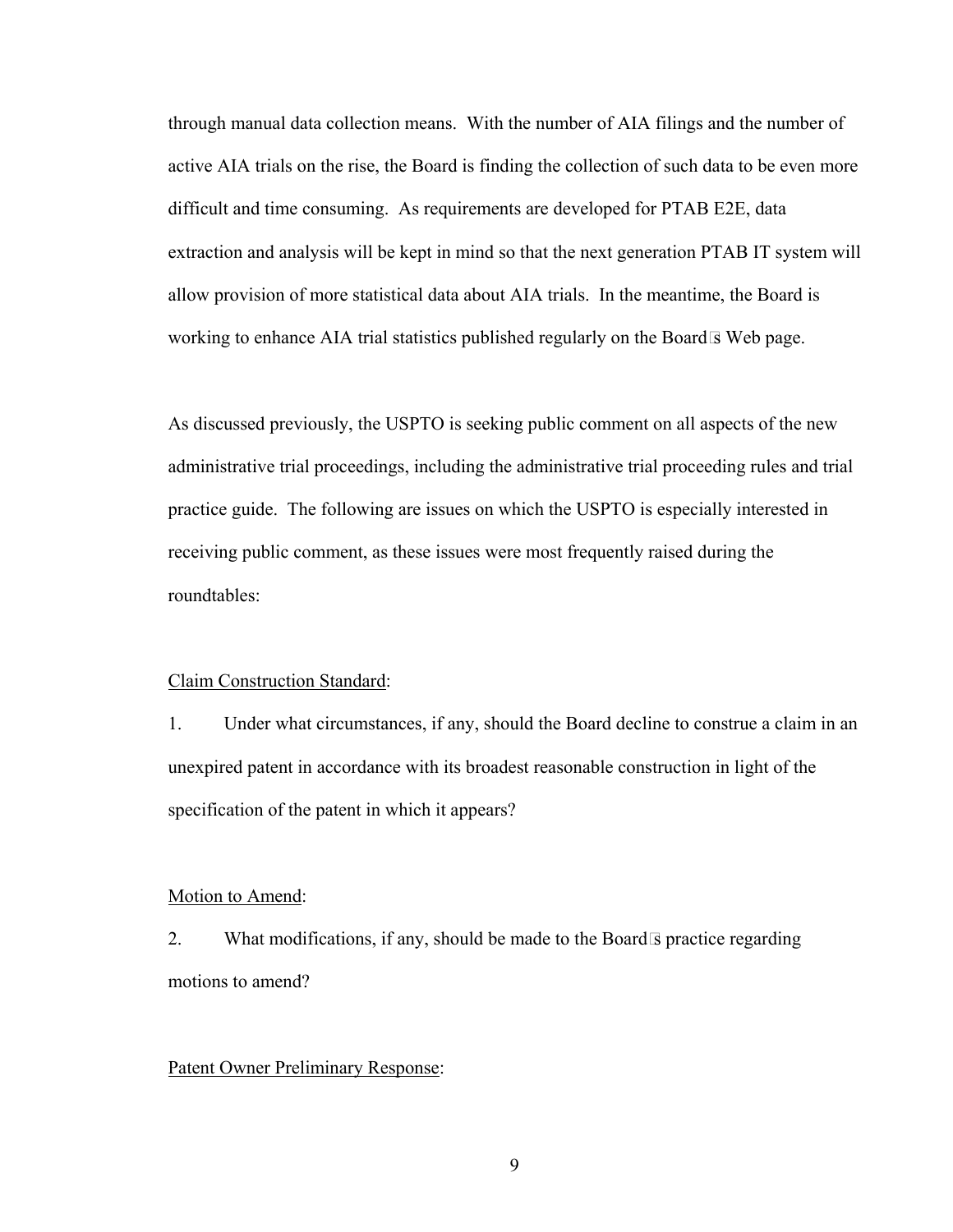3. Should new testimonial evidence be permitted in a Patent Owner Preliminary Response? If new testimonial evidence is permitted, how can the Board meet the statutory deadline to determine whether to institute a proceeding while ensuring fair treatment of all parties?

#### Obviousness:

4. Under what circumstances should the Board permit discovery of evidence of nonobviousness held by the petitioner, for example, evidence of commercial success for a product of the petitioner? What limits should be placed on such discovery to ensure that the trial is completed by the statutory deadline?

## Real Party in Interest:

5. Should a patent owner be able to raise a challenge regarding a real party in interest at any time during a trial?

# Additional Discovery:

6. Are the factors enumerated in the Board's decision in Garmin v. Cuozzo, IPR2012- 00001, appropriate to consider in deciding whether to grant a request for additional discovery? What additional factors, if any, should be considered?

## Multiple Proceedings:

7. How should multiple proceedings before the USPTO involving the same patent be coordinated? Multiple proceedings before the USPTO include, for example: (i) two or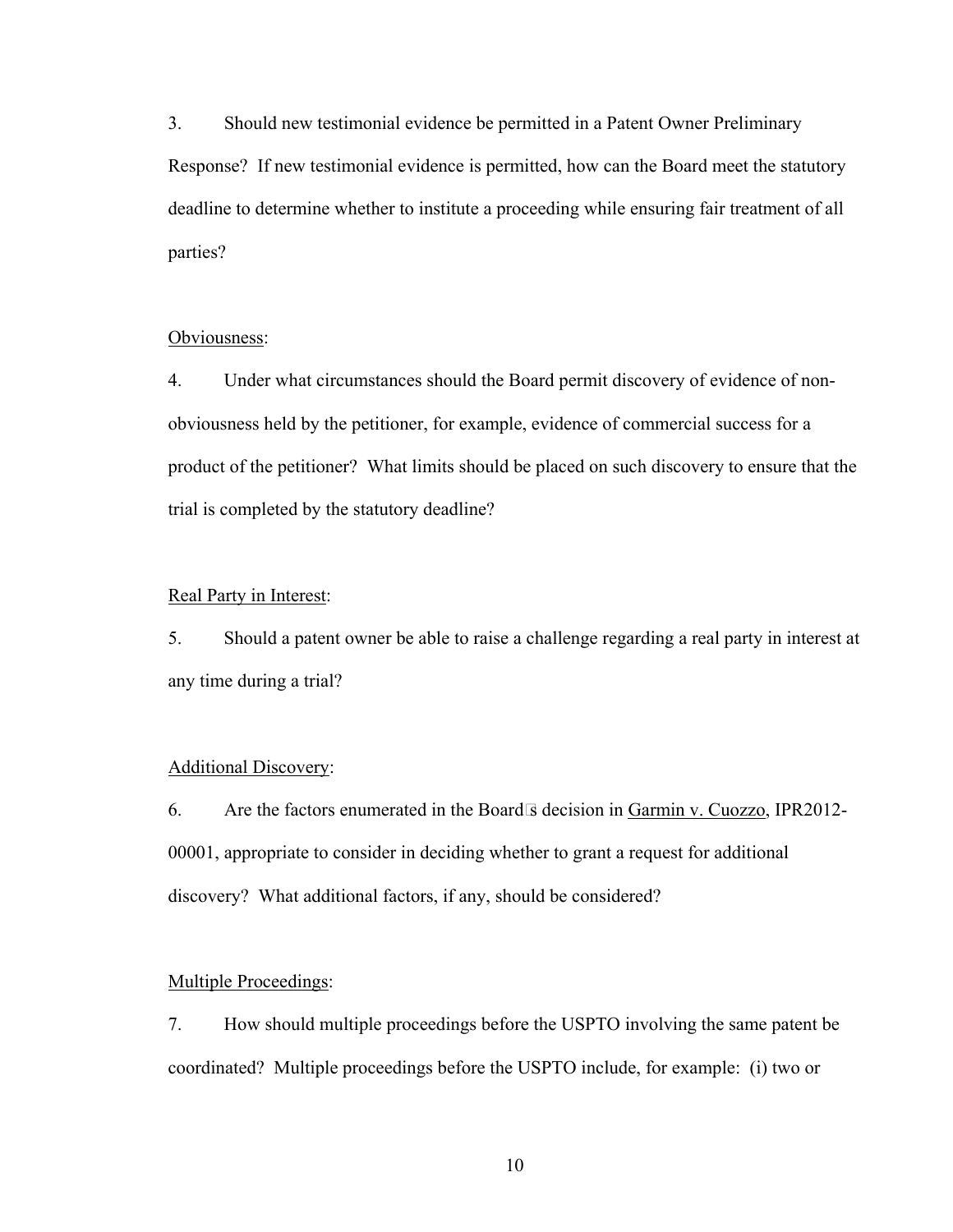more separate AIA trials; (ii) an AIA trial and a reexamination proceeding; or (iii) an AIA trial and a reissue proceeding,

8. What factors should be considered in deciding whether to stay, transfer, consolidate, or terminate an additional proceeding involving the same patent after a petition for AIA trial has been filed?

9. Under what circumstances, if any, should a copending reexamination proceeding or reissue proceeding be stayed in favor of an AIA trial? If a stay is entered, under what circumstances should the stay be lifted?

10. Under what circumstances, if any, should an AIA trial be stayed in favor of a copending reexamination proceeding or reissue proceeding? If a stay is entered, under what circumstances should the stay be lifted?

11. Under what circumstances, if any, should a copending reexamination proceeding or reissue proceeding be consolidated with an AIA trial?

12. How should consolidated proceedings be handled before the USPTO? Consolidated proceedings include, for example: (i) consolidated AIA trials; (ii) an AIA trial consolidated with a reexamination proceeding; or (iii) an AIA trial consolidated with a reissue proceeding.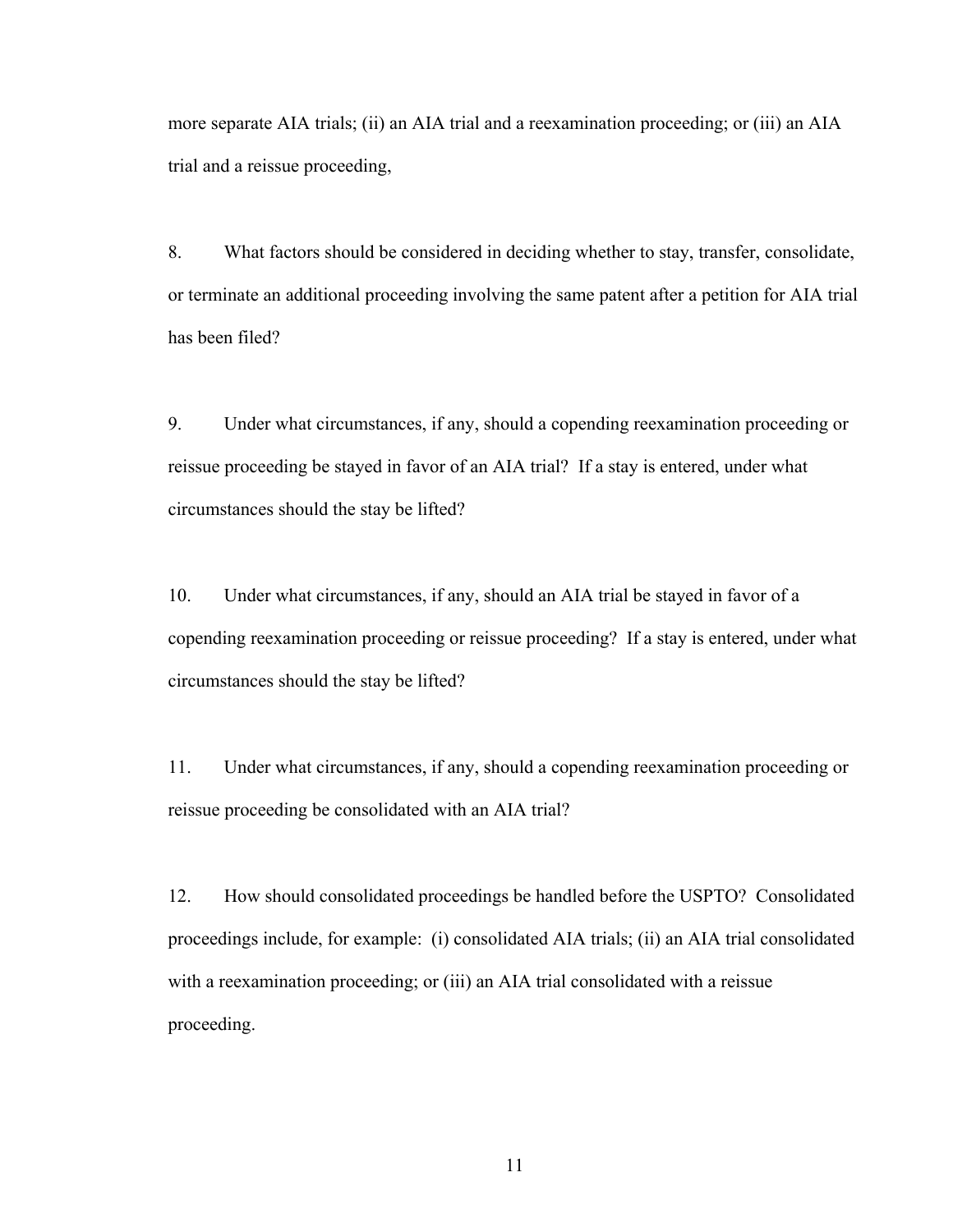13. Under what circumstances, if any, should a petition for an AIA trial be rejected because the same or substantially the same prior art or arguments previously were presented to the USPTO in a different petition for an AIA trial, in a reexamination proceeding or in a reissue proceeding?

## Extension of 1 Year Period to Issue Final Determination:

14. What circumstances should constitute a finding of good cause to extend the 1-year period for the Board to issue a final determination in an AIA trial?

# Oral Hearing:

15. Under what circumstances, if any, should live testimony be permitted at the oral hearing?

16. What changes, if any, should be made to the format of the oral hearing?

# General:

17. What other changes can and should be made in AIA trial proceedings? For example, should changes be made to the Board's approach to instituting petitions, page limits, or request for rehearing practice?

Dated: June 23, 2014.

Michelle K. Lee, Deputy Under Secretary of Commerce for Intellectual Property and, Deputy Director of the United States Patent and Trademark Office.

 $\mathcal{L}_\text{max} = \frac{1}{2} \sum_{i=1}^{n} \frac{1}{2} \sum_{i=1}^{n} \frac{1}{2} \sum_{i=1}^{n} \frac{1}{2} \sum_{i=1}^{n} \frac{1}{2} \sum_{i=1}^{n} \frac{1}{2} \sum_{i=1}^{n} \frac{1}{2} \sum_{i=1}^{n} \frac{1}{2} \sum_{i=1}^{n} \frac{1}{2} \sum_{i=1}^{n} \frac{1}{2} \sum_{i=1}^{n} \frac{1}{2} \sum_{i=1}^{n} \frac{1}{2} \sum_{i=1}^{n} \frac{1$